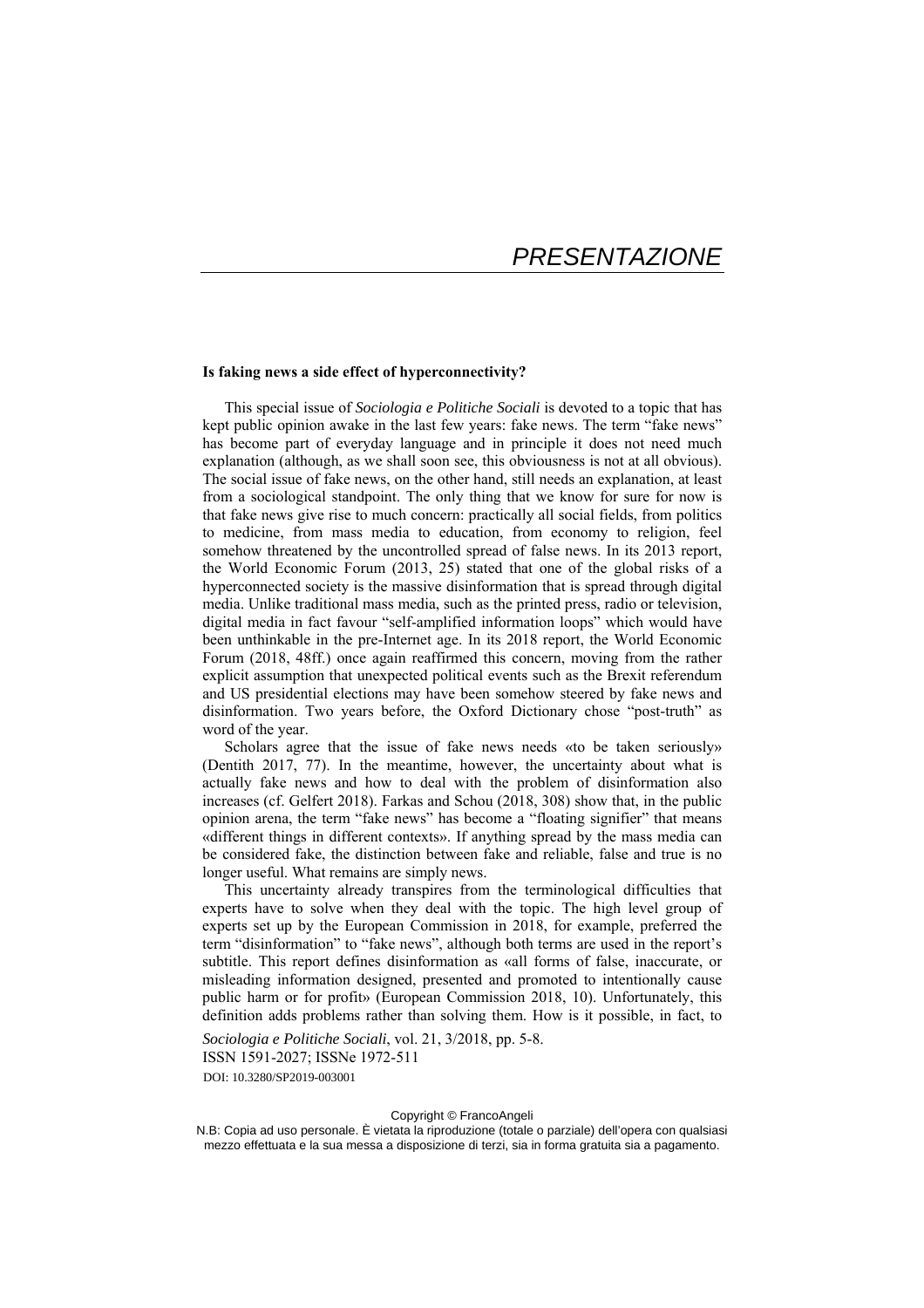establish when information is inaccurate? Is there, in general, such a thing as information that is not inaccurate or somehow misleading? And how can communicators' intentions be detected and verified? In addition, the European Commission expert group focuses on two intentions that could justify the spread of disinformation: public harm and profit. Precisely this justification, however, raises doubts about the actual novelty of the phenomenon of fake news.

It has always been known that journalists conceive of their job in a rather casual manner. At the end of the 19th century, Montgomery-McGovern (1898, 240ff.) deplored the proclivity of gutter journalism for fake news with the sole motivation to earn money, regarding it as something «dirty and disreputable» (242). Almost a century before that, Heinrich von Kleist ([1809]1993, 362ff.) explained how politics might steer the production and dissemination of news to deceive public opinion or to smear and discredit political opponents. If this thus leads us to wonder what is new in fake news, the impression is that the answer should be very little. On the other hand, it is undeniable that digital media make a difference compared to mass media that we should now define as "traditional" – printed media, radio or television. Sociological research should clarify what this difference consists of.

Moving from these assumptions, the papers published in this special issue share the hypothesis that, despite their apparent triviality, fake news are something more than a technologically new reproduction of an old social issue. We therefore ask whether the phenomenon of fake news is an opportunity to investigate not so much news as such, as the structures of new media and their disruptive impact on contemporary society. Here, the delay of sociological research is particularly clear and there are still gaps that need to be filled.

There are two reasons for the weakness of the current debate about fake news. First, an insufficient understanding of what information actually is. The proliferation of terms such as "misinformation", "disinformation" and "problematic information" (Floridi 2012, 60ff.; Marwick 2018, 478ff.) is consequence of a still ontological idea of reality that allows for only one single correct description of one single existing reality. This idea leads to untenable conclusions. For example, disinformation causes harm (while, on the contrary, information always has positive effects). However, information can be as harmful as disinformation, as legal experts who deal with the right not to know or the right to be forgotten know very well.

The second cause is that scholars usually focus on the effects that news might have on recipients, while neglecting the media side of the phenomenon. In its report on fake news, the European Commission (2018, 10ff., 31f.) points out that problems of disinformation are "deeply intertwined" with the development of digital media. However, the Commission omits to explain such intertwinement.

From a sociological standpoint, precisely this intertwinement constitutes what is perhaps the most interesting aspect of fake news. Only recently have we begun to understand the cognitive structures of the new media, although research about online disinformation «is in its infancy» (Marwick 2018, 487). These structures are

N.B: Copia ad uso personale. È vietata la riproduzione (totale o parziale) dell'opera con qualsiasi mezzo effettuata e la sua messa a disposizione di terzi, sia in forma gratuita sia a pagamento.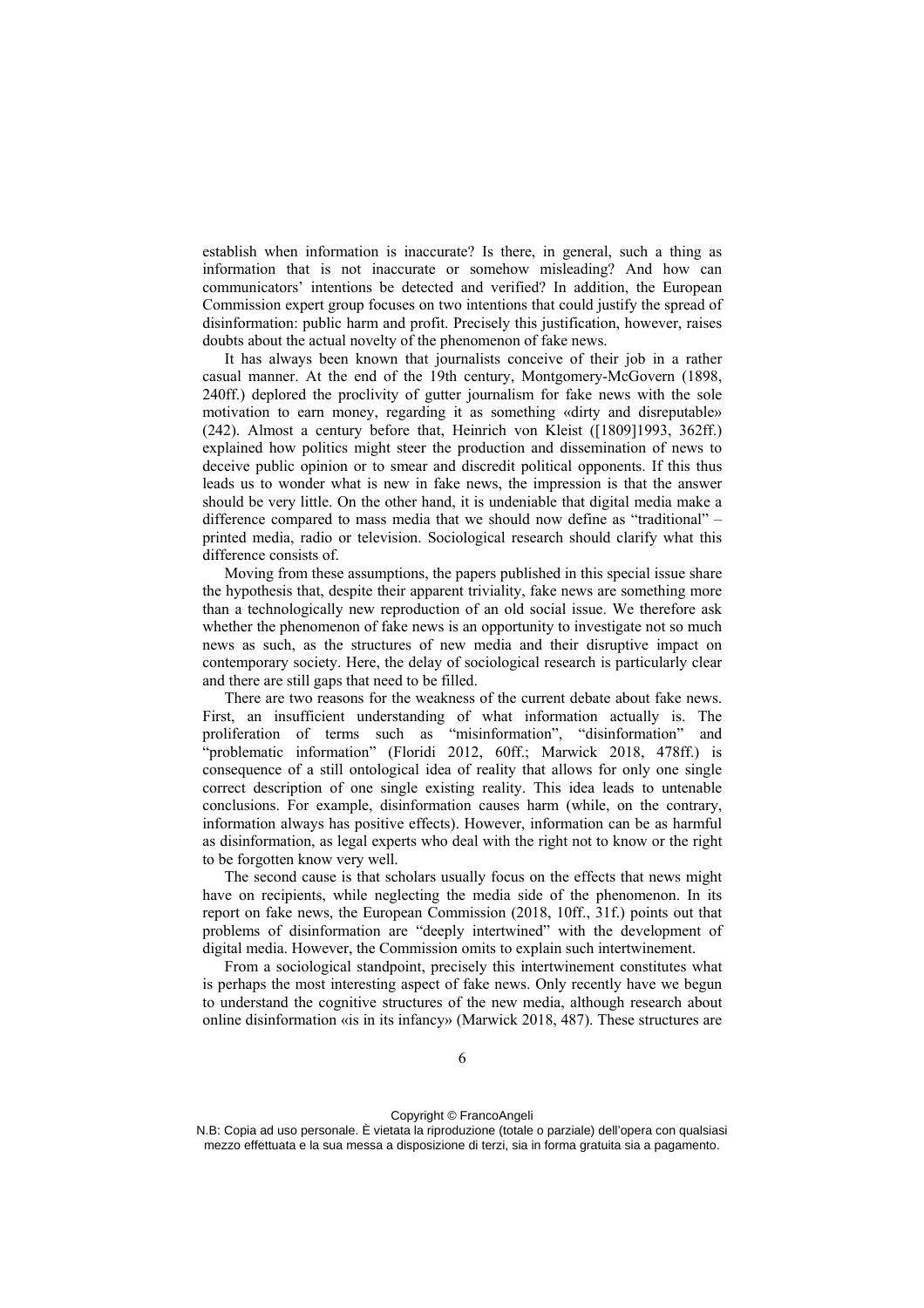characterised by a number of paradoxes and counter-intuitive consequences, which lead to the assumption that, in the phenomenon of fake news, *spreading* plays a much more central role than *production*. To express it in other terms, the resonance of this kind of news does not primarily depend on their contents (although the subject of these news is intentionally chosen to attract more attention as possible), but how they are put into circulation. To investigate this dissemination, scholars even suggest the use of epidemiological methods which deal with fake news as if they were a virus that spreads in the environment (Kucharski 2016, 525). It seems therefore that circulation is where digital media with their capability of hyperconnectivity make the difference. One research hypothesis which should be further investigated could be that there is no such a thing as disinformation that spreads through digital media, rather it is digital media that produce a massive phenomenon of disinformation.

The contributions collected in this special issue investigate this hypothesis from different standpoints. In their paper, Gérald Bronner and Laurent Cordonier show that Internet facilitates the dissemination and acceptance of spurious beliefs because it amplifies Web users' confirmation bias, which in turn could induce users to endorse pseudoscientific and conspiracy beliefs. Giancarlo Corsi explains how the public sphere of the mass media system produces both transparency (of contents) and "intransparency" (of consequences and intentions). Corsi's hypothesis is that the phenomenon of disinformation is generated in the shortcircuit triggered by the public sphere when it swings back and forth between information and insinuation, between knowledge and suspicion about intentions. In their paper, Antonio Peruzzi, Fabiana Zollo, Ana Lucía Schmidt and Walter Quattrociocchi present scientific evidence, coming from a data-driven approach, that online users tend to select information confirming their worldview in spite of dissenting information, and that such a trend fosters the emergence of polarized groups around shared narratives. Alberto Cevolini states that the phenomenon of fake news is an old and new phenomenon at the same time, even if to understand this phenomenon we do not need a new concept of fake news but a new media theory. Cevolini's main hypothesis is that fake news exploit the mass media system's need of standing information processing to "stage dissent" rather than "manipulate consent". Finally, on the basis of a culturalist approach, Gianluca Maestri investigates how fake news are narrated and how they deal with alternative narratives, focusing on the Pizzagate conspiracy theory.

Alberto Cevolini and Gérald Bronner

## **REFERENCES**

Dentith, M. 2017. The Problem of Fake News. *Public Reason*, 8(1-2), pp. 65-79. European Commission 2018. *A Multi-Dimensional Approach to Disinformation.* Luxembourg: Publications Office of the European Union.

## Copyright © FrancoAngeli

N.B: Copia ad uso personale. È vietata la riproduzione (totale o parziale) dell'opera con qualsiasi mezzo effettuata e la sua messa a disposizione di terzi, sia in forma gratuita sia a pagamento.